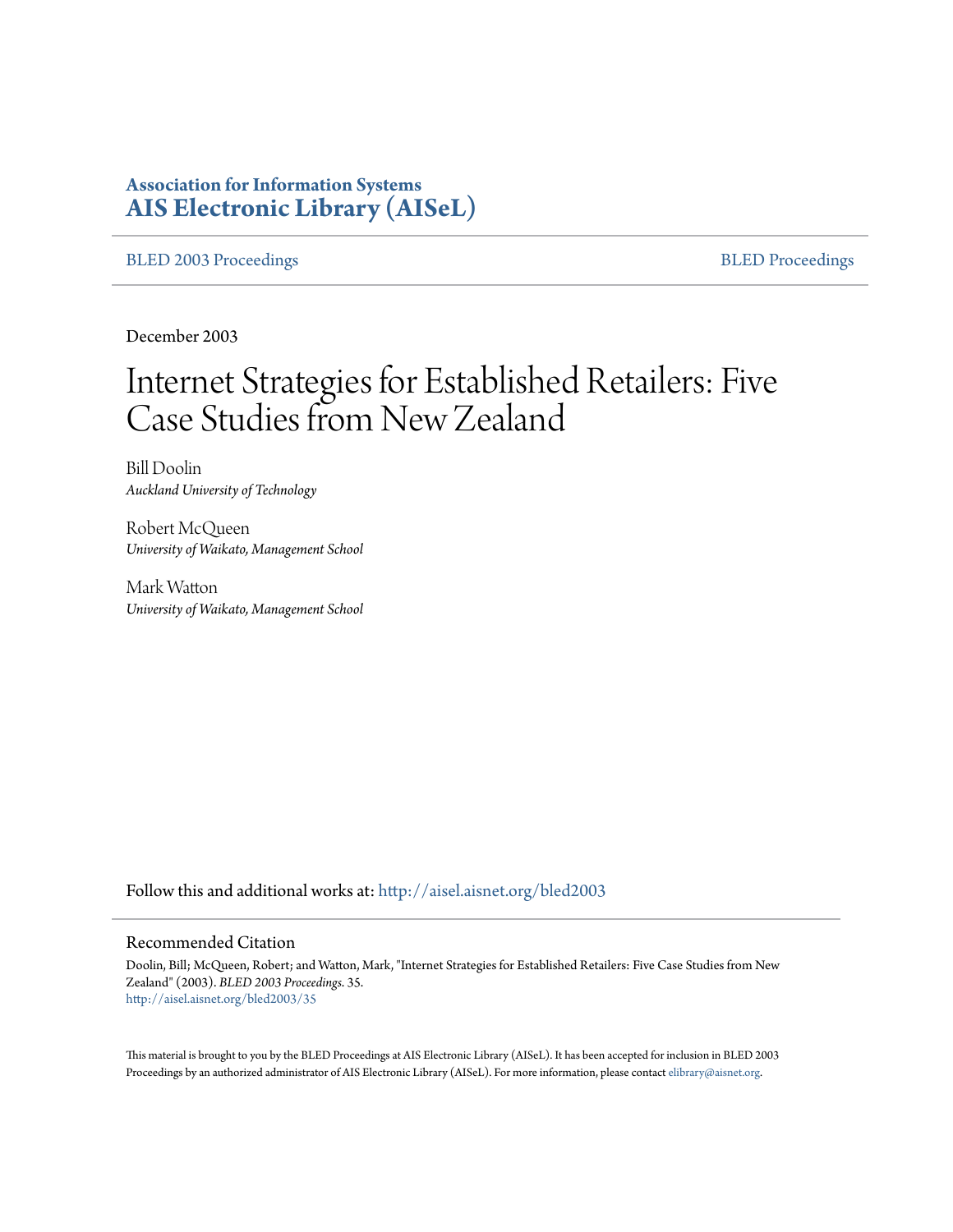# **16th Bled eCommerce Conference**

#### **eTransformation**

Bled, Slovenia, June 9 - 11, 2003

# **Internet Strategies for Established Retailers: Five Case Studies from New Zealand**

#### **Bill Doolin**

Auckland University of Technology, New Zealand Bill.Doolin@aut.ac.nz

#### **Bob McQueen, Mark Watton**

University of Waikato, Management School, New Zealand BMQueen@waikato.ac.nz

## **Abstract**

*This paper reports the findings of research on the strategic responses of established retailers to the challenges and opportunities offered by the Internet and the development of electronic commerce. The paper identifies a range of factors that influence the adoption of Internet retailing and presents a simple framework for categorising Internet strategies based on five case studies of New Zealand retailing companies.* 

## **1. Introduction**

Electronic commerce offers the possibility of extending or reinventing existing business models as well creating new ways of doing business, based on the openness and connectivity of the Internet (Timmers, 1999). Many of the opportunities in electronic commerce lie in the application of information, communication and network technologies to the different stages of the value chain involved in the production and distribution of products to customers, and to the linkages between them. Innovative strategies exploit features of the Internet and World Wide Web, such as real-time communication, costeffectiveness, ubiquity and global reach, information-richness and multimedia capability, and a user-friendly interface, to create new value propositions for customers (Kalakota and Robinson, 2001; Riggins, 1999).

Retailers are increasingly using the Internet to market either conventional or digital products. Some merchants operate exclusively over the Internet, while others complement their physical distribution channels with a virtual storefront. It is these latter, so-called "bricks and clicks" or "clicks and mortar" merchants, which form the main subject of this study. The research studies the reaction of established New Zealand retailers to electronic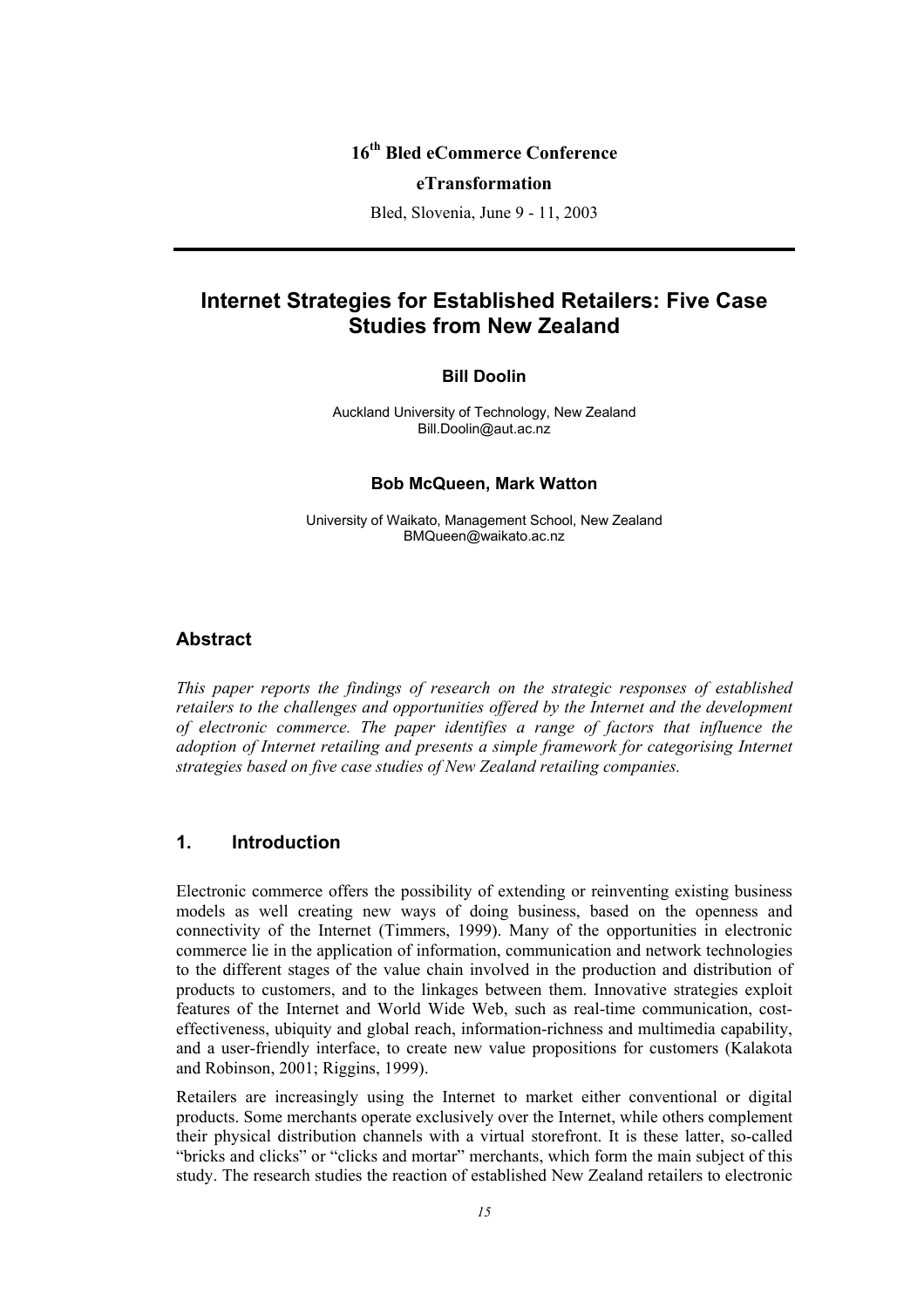commerce. The intention is gain an understanding of organisational strategies with respect to the Internet through the experiences of these New Zealand companies. Five established retailers were studied.

The structure of the paper is as follows. First, existing literature on Internet retailing is discussed. The method used in the study is then presented. Each of the five case studies is briefly summarised. An analysis of the factors that were influential in the companies' development of an Internet retailing presence follows. Based on the findings of the case studies, a tentative framework is developed that categorises Internet retailing strategies along two dimensions.

# **2. Internet Retailing**

The recent trend in business-to-consumer electronic commerce has involved many existing retailers developing an online retailing presence (Elliot, 2002). Partly this relates to the tightening of venture capital availability in the wake of the dot com "crash", and partly to the relatively slow awareness of these established companies to the potential use of the Internet as a retailing channel.

Many established retailers are developing Internet-based channels by which to market and sell their goods. In doing so, they gain the ability to use this new channel while retaining their existing physical presence in their market. Existing retailers may be best placed to make the move into electronic commerce. Unsustainable "pure play" Internet retailing business models are disappearing as virtual enterprises with viable strategies consolidate or form alliances with traditional retail partners. Many are adding additional, physical, channels. Multichannel retailing is becoming the dominant model (Barsh et al., 2000; Chu and Pike, 2002; Dennis et al., 2002).

Established retailers bring with them many advantages in going online. Becoming multichannel retailers allows them to leverage their existing brands and customer base. Available resources, whether financial or in terms of market knowledge, are likely to be higher than Internet start-ups. The high cost incurred by an Internet-only retailer in acquiring customers places them at a distinct disadvantage compared to existing retailers when establishing themselves in the market. For established retailers, the opportunities for cross marketing between physical and virtual channels helps to minimise this cost. Many of the competencies developed by an established company in its traditional retailing operation may also be transferable to online retailing. This includes expertise and experience in order fulfilment and a distribution infrastructure.

Of course, there are also difficulties in moving online for established retailers as well. Decisions on the extent of product range to make available online, together with appropriate pricing strategies for both Internet and traditional channels, are two examples. Potential channel conflict is another major management issue for companies using both traditional and Internet-based channels.

DeKare-Silver (2001) and Shaw (2000) present various channel management strategies that retail companies can adopt in order to enter the electronic commerce area. Each of these strategies requires a different level of Internet technology adoption and integration. These strategies include use of the Internet to enhance the marketing of existing channels, expanding into or exploring new (often global) markets, creating a separate Internetbased channel and related infrastructure, integrating the Internet channel with existing channels and operations so that customers can choose between complementary channels, collaborating in a joint venture or alliance with an Internet-based company, and moving to Internet-only sales as the electronic operation grows or the industry changes.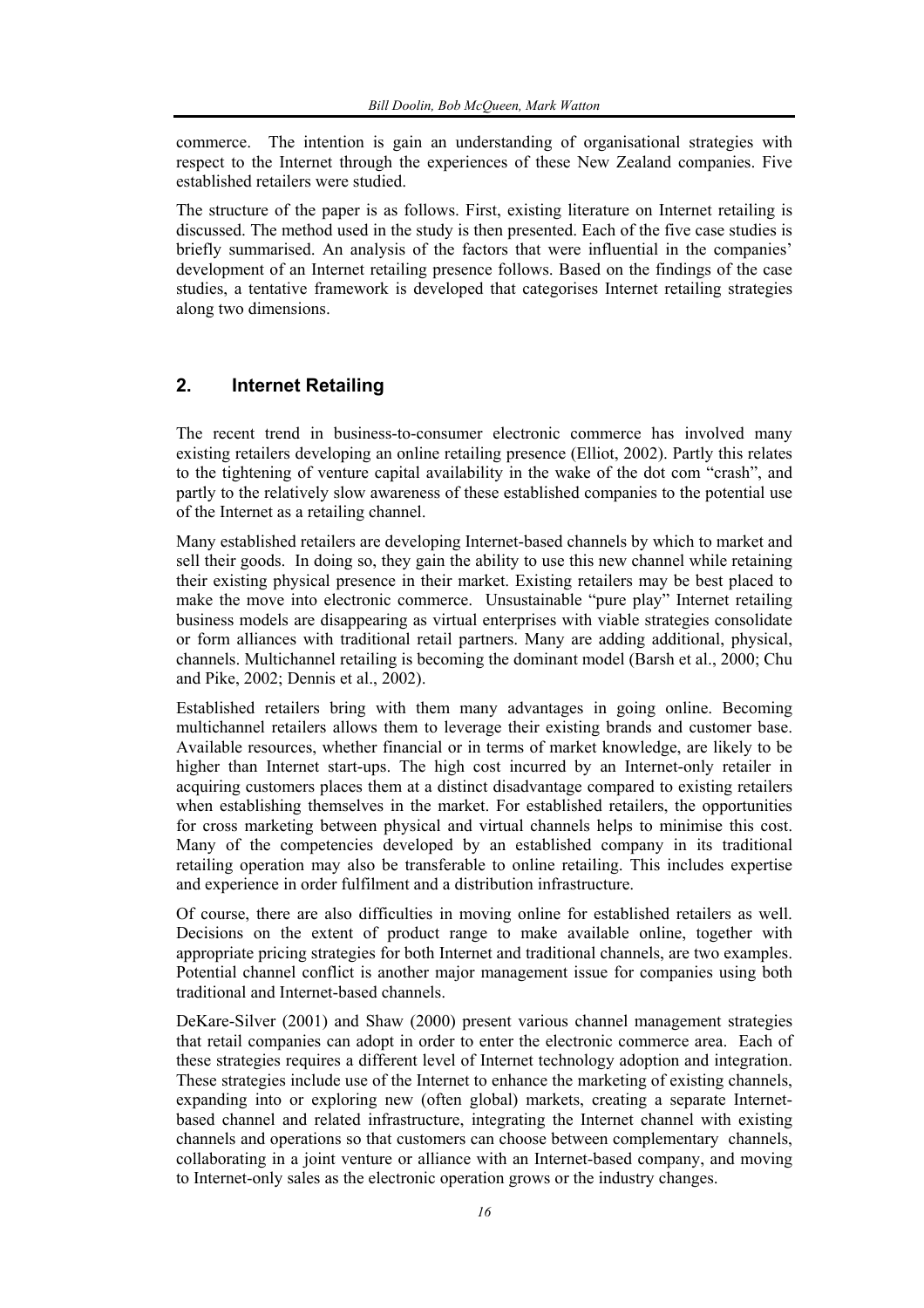To take advantage of this new medium, established retailers need to adopt strategies that address the Internet while retaining the commercial viability of their existing operations (DeKare-Silver 2000). The clear message to emerge from the literature is that for a company to develop a presence in the online environment, careful consideration needs to be given to the direction, strategy and expectations of performance before any development work is undertaken. Gulati and Garino (2000), DeKare-Silver (2001) and Riggins (1999) agree that strategy is at the core of any successful Internet retailing development.

Movement into the Internet retailing area is not for all companies and product types. Companies should take into account the suitability of their products to the online environment, especially in the way in which the products are presented and experienced in this virtual environment, as well as the percentage of their target consumers who are likely to have access to the Internet and be inclined to shop online (DeKare-Silver, 2000). Managing the trade-offs between separation and integration is an important requirement for existing retailers moving online (Gulati and Garino 2000). Gulati and Garino (2000) conclude that there are more advantages to be gained from integrating electronic commerce into a "clicks and mortar" type structure than separating out this area of business.

Earl (2000) takes an evolutionary approach to the transition from traditional business to an electronic business. He presents a framework that includes a number of key steps undertaken by companies when developing their business strategy to include the electronic business environment. Earl (2000) suggests that companies tend to begin with a static Web site that provides company information and which signals that they can be a "modern" company. Building on the knowledge gained, companies evolve their Internet presence to an interactive electronic commerce site, providing a new channel for retailing products. Earl (2000) suggests that companies at this stage of development need to develop a good channel strategy: "Rarely is this a question of selecting either electronic or traditional channels but of balance and relative positioning of both giving choice to customers" (p. 35).

Further development involves the re-design of business processes to integrate front office electronic commerce technologies with back-office systems. The bringing together of Internet commerce and IT systems) allows the company to develop a combined strategy to take the company forward (McKay et al., 2000). Infrastructure development is typically done at this stage, as companies are forced to examine their order fulfilment capabilities. Ensuring that the company can provide the expected level of service and delivery from their customers is important. Indeed, this is one of the reasons that the virtual merchant, Amazon.com, developed a physical presence, building an infrastructure of warehouse and distribution centres in order to maintain quality of customer service (Dhillon et al., 2001).

## **3. Method**

New Zealand is a country with a small domestic market and a high degree of technology adoption when compared to the rest of the developed world (Wallace et al., 2001). Currently the New Zealand retail sector is the most rapid adopter of Internet technology, making it an ideal context for this study. Five established retailing companies were selected for study to provide a range of retail markets and business environments (Table 1). The companies selected for this research needed to be large enough in both turnover and supplier network for electronic commerce to potentially impact their operations.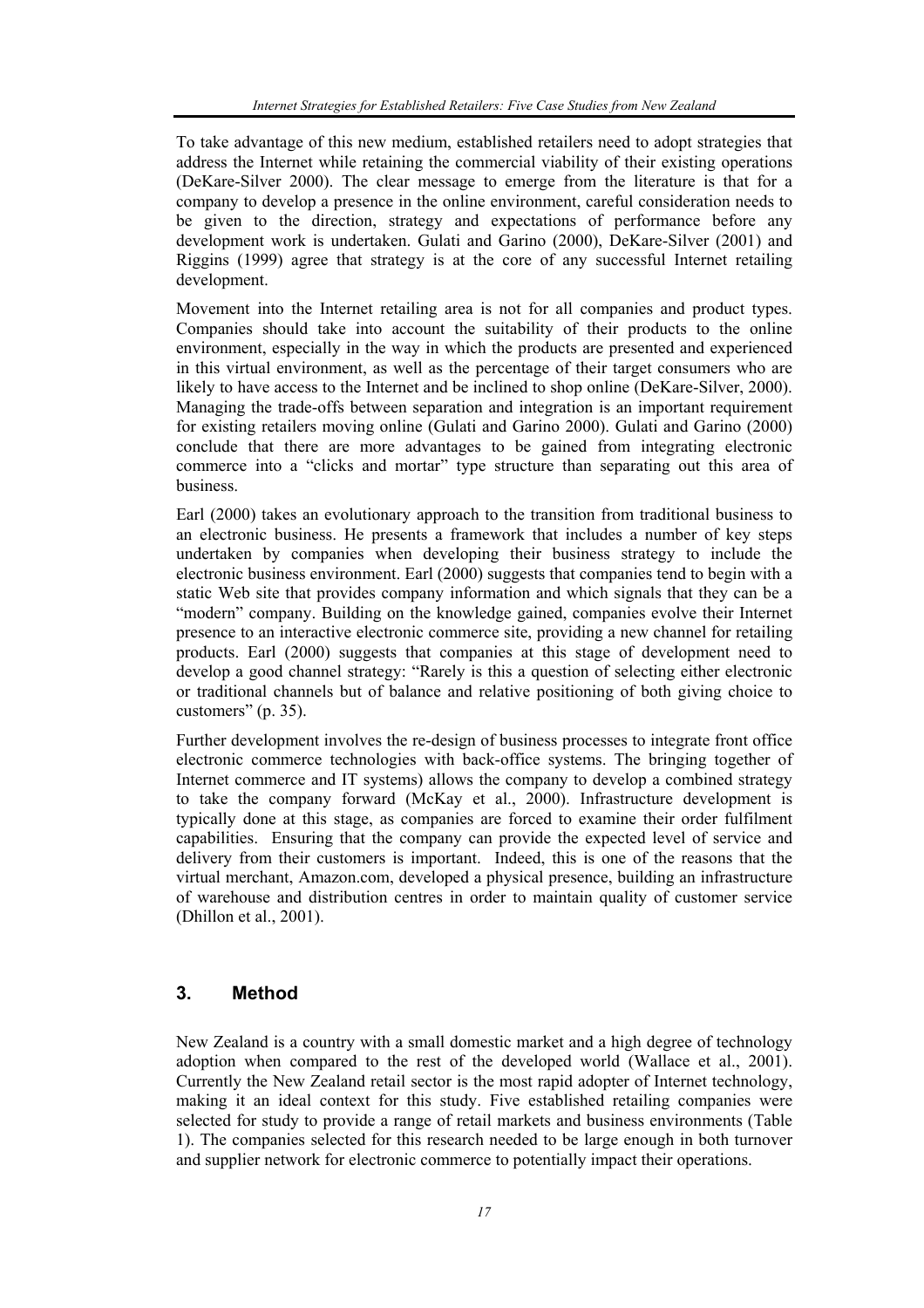The research method used in the study involved semi-structured interviews of selected members of the case study organisations who were in a position to give a detailed account of the electronic commerce initiatives of their company. The interviews, conducted over a 2.5 year period from August 2000 to February 2003, are summarised in Table 1. A review of available organisational documents and relevant documentation in the public domain was used to supplement the interviews.

The interviews were structured around a series of questions related to the strategic approach of each company towards Internet retailing, the process the company went through in deciding to establish an online retailing presence, the people and events that helped shape that strategy, the implementation process, issues that arose in moving retail operations online, any changes to the organisation structure as a result of moving online, lessons learned by the company from its venture into electronic commerce, and the company's future intentions and plans for their Internet retailing initiative.

| Company       | <b>Retail sector</b>    | Revenue<br><b>NZ\$million</b> | <b>Products</b><br>online | <b>Interviewee</b>                                                                         | Date                             |
|---------------|-------------------------|-------------------------------|---------------------------|--------------------------------------------------------------------------------------------|----------------------------------|
| AlphaCo       | Apparel                 | 100                           | 600                       | E-Commerce Manager<br>Chief Information Officer                                            | Aug 2000<br>Dec 2001             |
| <b>BetaCo</b> | Consumer<br>electronics | 130                           | 10,000                    | Chief Information Officer<br>Chief Information Officer<br><b>Chief Information Officer</b> | Sep 2000<br>Nov 2001<br>Jan 2003 |
| GammaCo       | General<br>merchandise  | 1,800                         | 2,500                     | <b>Chief Information Officer</b>                                                           | Nov 2001                         |
| DeltaCo       | Groceries               | 1,600                         | 14,500                    | E-Commerce Manager<br>E-Commerce Manager                                                   | Dec 2001<br>Feb 2003             |
| EpsilonCo     | General<br>merchandise  | 800                           | 600                       | Chief Financial Officer<br><b>E-Commerce Manager</b><br>Webmaster                          | Dec 2001<br>Jan 2003<br>Jan 2003 |

*Table 1: Data Collection* 

## **4. Case Studies**

A brief description and summary of each of the five case studies conducted is now presented. Based on these findings, factors that influenced the development of an online retailing presence in the companies are presented and a framework for categorising Internet strategies for established retailers is synthesised.

## *AlphaCo*

AlphaCo is a successful apparel retailer that has developed from a catalogue-based background. The majority of the company's turnover is generated from its original mailbased catalogue sales market, although the company now has four physical stores, indicating a stronger move into the physical retailing area. AlphaCo started with a conservative approach to the Internet, their strategy being to develop a basic Web site for the purposes of testing the market and raising brand awareness.

In the 1990s, the company identified that interaction with both suppliers and customers using Internet technologies was a critical area of development if the company was to grow on both a local and global scale while keeping costs down. Customer interaction through an Internet retail channel offered a valuable opportunity to develop into the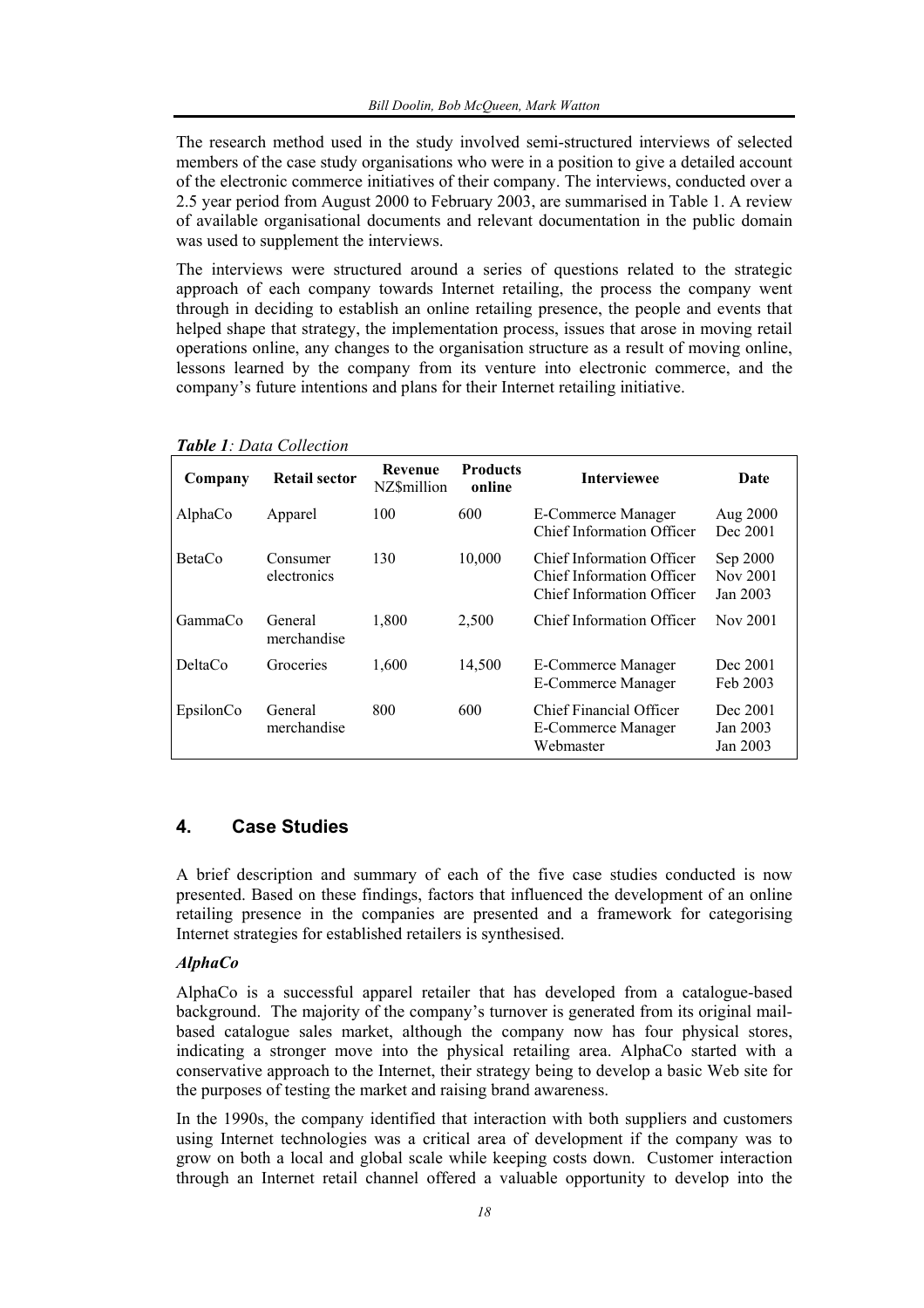electronic commerce area while generating revenue. The company felt it was well placed to take advantage of the Internet through leveraging the existing supply and distribution infrastructure established for its traditional sales channels.

An initial review found that the company's information technology infrastructure was unable to support a comprehensive move into electronic commerce. Initially, a simple Web site presence was developed to investigate this emerging area and to raise existing customers' awareness of the Internet and the possibility of a new sales channel. The company viewed a lack of computer literacy among its core customer base as a limiting factor that could affect growth. Rather than educate its core customers, the company has chosen to allow the natural development of skills to take place in the market.

By 2001, the focus shifted towards infrastructure development to support the Internet development. The company initiated a major investment project that involved the replacement of the existing internal systems with re-engineered information systems and business processes that would allow the company to operate as an integrated channel retailer. The company's Web site is being developed into a complete online sales channel, integrated with the company's retail presence and call centre in the overall business strategy. Approximately ten percent of the total turnover is now generated through the Internet sales channel. Capturing additional customers and shifting existing customers from the catalogue to Internet also proved to be benefits of this approach.

## *BetaCo*

BetaCo started as a catalogue-based company and has evolved into the largest physical retailer of consumer electronics in New Zealand, with some fifty stores nationwide. The company has a conservative approach to the adoption of new technology and wanted to observe the shifts and changes occurring in the area of electronic commerce before moving forward. The company identified the Internet as a chance to give a large potential customer base access to information about its product range. It purchased an off-the-shelf electronic commerce application to establish a presence on the Internet quickly and cheaply.

The primary objective was to provide a product information resource that customers could access irrespective of location. As a result of this product information being provided via the Internet, both revenue in the stores and the size of the customer base increased. Customers frequently use the Web site to gather information about the products before using the physical stores to examine and purchase the products:

The benefit to us is not directly in online sales. It's through increased sales through our stores and reduced support requirements in terms of those customers who have found the information out for themselves on our Web site. (Interview with CIO, BetaCo, November 2001)

As the number of people accessing the company's Web site increased, customers started to enquire about using the Internet rather than the mail-based catalogue channel for nonstore purchases. The company decided to rethink its strategy about the use of the Internet, and consequently went through a process of development to take advantage of an Internet retailing channel. The company leveraged its existing mail order infrastructure to build the new Internet-based channel. This system was currently handling orders from a variety of channels – fax, phone and email – and little modification was required to allow the addition of online ordering. Developed from the original basic Web site, new levels of functionality were added allowing for better search response, current stock availability and the ability to purchase some ten thousand products online.

By subsuming this new channel into their existing sales infrastructure, BetaCo allowed the Internet channel to take some of the prior mail-based catalogue turnover. While the company acknowledges that it needs to provide some degree of Internet retailing presence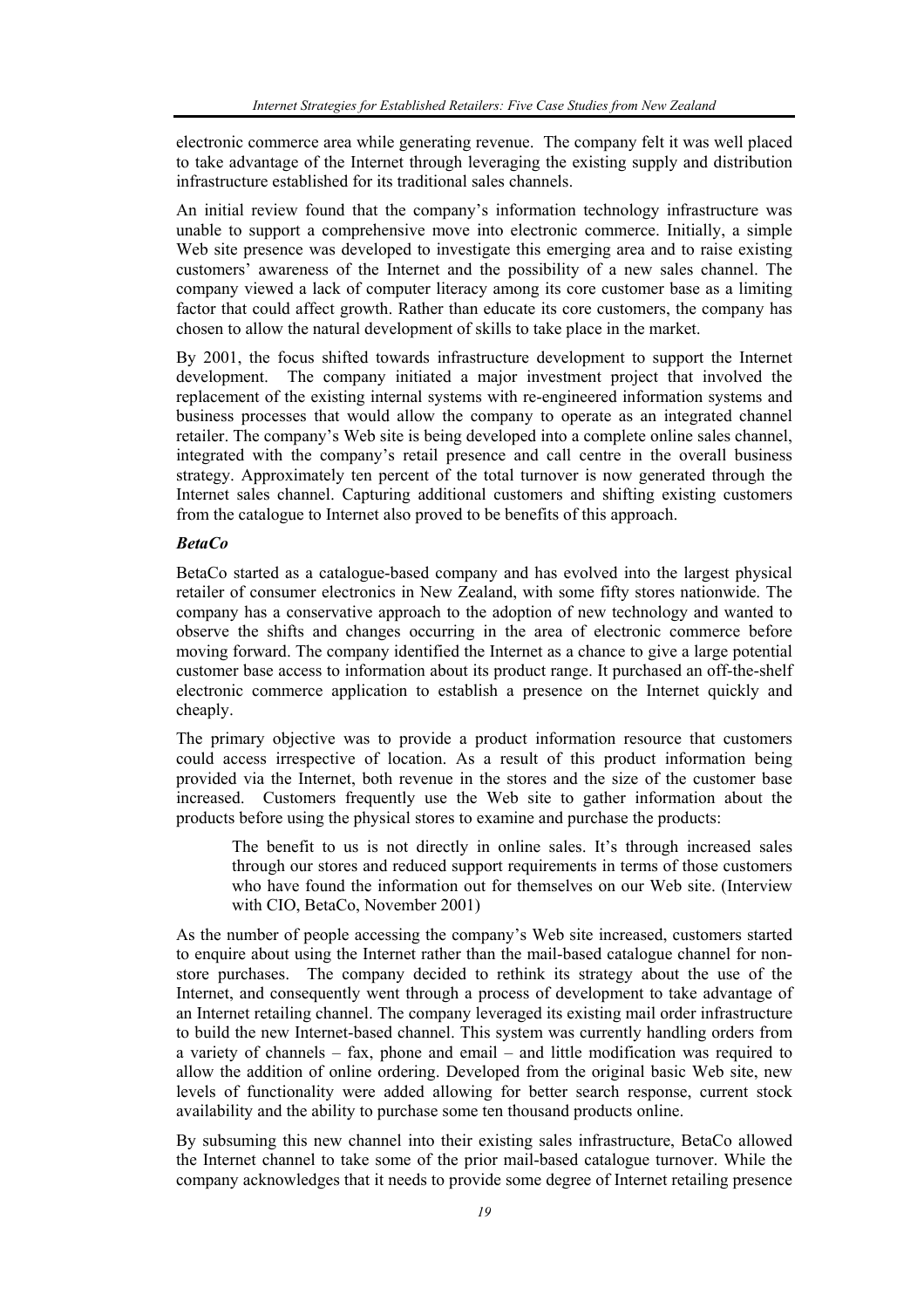for the group of its customers that want to use this service, it also remains focused on the initial objective to use the Internet as a tool to provide information to customers with the intention of getting them into the stores:

We had a pretty good feel or technical understanding of what the Internet could be used for, and realistically for us it was always another medium for publishing our catalogue and getting product information out before the customers [so they can] research our products. That focus has continued and, as we expected, sales are constantly picking up and progressing. It's probably following the traditional curve of uptake and acceptance and confidence and service. (Interview with CIO, BetaCo, November 2001)

#### *GammaCo*

This company is a large New Zealand retail group consisting of five distinct businesses. Its two largest New Zealand operations are a chain of some eighty general merchandise stores and a smaller retail operation based around MRO office supplies. Collectively, the group has adopted an experimental approach to the challenge presented by the Internet. It deliberately chose to develop an Internet retailing strategy in one part of its operations – the office supplies business. The rationale for selecting this particular business centred on the opportunity to enter a new market segment, corporate sales, using the Internet.

Within the office supplies operation, an integrated channel strategy was adopted. Customers can interact with the business by telephone, the Internet or in any of over thirty stores around New Zealand. Customer relationship marketing applications are used to track how customers are interacting with the business across the multiple channels. Order status can be checked across any of the channels, irrespective of the initial mode of customer contact:

The reality is it's the about customer choice. You make it convenient to the customer. One day they feel like coming through the call centre, then another day they want to go on the Web, and another day they want to go into the store. All the systems are designed to reflect that. (Interview with CIO, GammaCo, November 2001)

The intention is to build a multi-channel capability for the group. The advantages of the experimental approach are seen as relating to the learning process, the ability to incrementally implement the strategy in financially feasible areas, and the rapid pace of technological change in electronic commerce:

From quite small beginnings we've gone through a learning process, got used to the technologies, and we may want to scale them to [other operations] and start providing business capability there in a very integrated way … The knowledge we've gained allows us to leverage those skill sets. (Interview with CIO, GammaCo, November 2001)

#### *DeltaCo*

DeltaCo is a well-established grocery retailer with a large chain of over eighty stores throughout New Zealand. Their initial venture as an online food retailer utilised a thirdparty Web development company that had put together a virtual mall and required a large retailer to anchor the site. DeltaCo became involved because they saw the Internet as an emerging channel, one they wanted to examine and understand so that they could develop an appropriate strategy in relation to it. The company released a simple online store to market is product range. The infrastructure to support the site was provided by the mall vendor, with the company providing limited product information. This was a cheap and cost effective way for the company to develop a presence within the market at little risk to their existing business.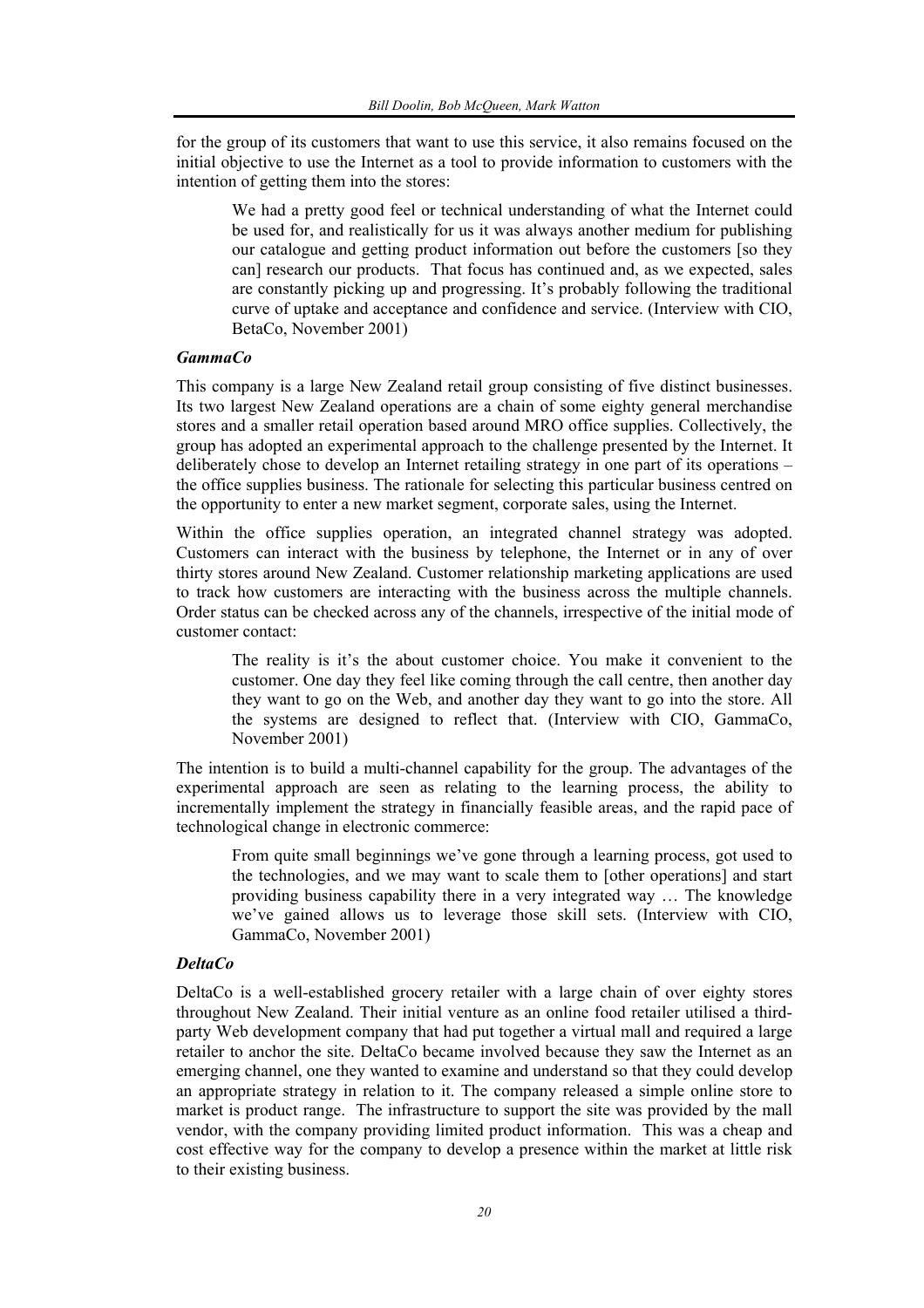After two years, the decision was made to withdraw from the business partnership with the mall developer and develop their online presence in-house. In doing so, the company was able to build on the experience it had gained during the two year period spent in the virtual mall:

We got a lot of learning out of it in terms of the management of remote orders, what the customers are thinking about, what was good and what was bad, what the costs were involved in it, how the business model needed to take shape in terms of moving it forward for this to work both for our customers and for our business. (Interview with E-Commerce Manager, DeltaCo, December 2001)

The current business model has the online business operating as a separate channel, resulting in some degree of channel conflict. To address this issue of channel conflict, each online transaction is processed and delivered by a local store. The store receives the income from this transaction, providing the motivation to support this new channel. Also the turnover from each of the stores can be separated into physical and online components, preventing poor performance figures from impacting on the wrong business channel. This use of local distributors differs from the approach followed by many of the large online food retailers to use centralised dispatch plants that service huge geographic areas with limited success.

Thought has been given to the development of a separate virtual business out of the online division of the company in the future if the consumer interest rises to a level capable of sustaining this type of enterprise. DeltaCo may even enter other retail markets in the future, but only after careful consideration of the effects on their core business. The company is in the process of developing their information technology systems up to a level that are able to better support their electronic commerce presence. Future electronic business development may need to wait until the existing systems are improved.

## *EpsilonCo*

EpsilonCo is an established general merchandise retailer with some sixty stores located throughout New Zealand. The company has been trading for over ninety years and sells a range of products from apparel to appliances and furniture. EpsilonCo was slow to react to the Internet, developing a simple Web presence in the late 1990s only in response to instructions from its overseas owners:

If you go back to the early days of the Web emerging there was a fairly big discord between the sort of oak-panelled executive offices … and this newfangled Web thing. And we were slow off the mark, I think, during that phase when people thought the Internet was going to change the world as we know it ... The thing that slowed us down was more the fact that we were a ninety-year old retailing company … In fact, the then chief executive was something of a technophobe. (Interview with E-Commerce Manager, EpsilonCo, January 2001)

The Web site was initially designed as a static "brochure-ware" site and offered no transactional capability. As the Web site was marketed widely in other aspects of the company's operations, this led to a degree of unfulfilled customer expectations. The geographic coverage of the company's retail stores and the department store nature of their customers' shopping (browsing for multiple products as opposed to shopping for a specific known product) provided little incentive to sell products online.

In 2000, EpsilonCo formulated a new strategy towards Internet retailing. In this strategy, the primary objectives of the company's Web site were to support the existing physical retail operation by increasing the number of customers through the chain of stores, and to retain customers through better customer relationship management. Increasing overall sales through the introduction of online sales was a less important objective. A limited range of products were offered for sale online, including a range of specials that matched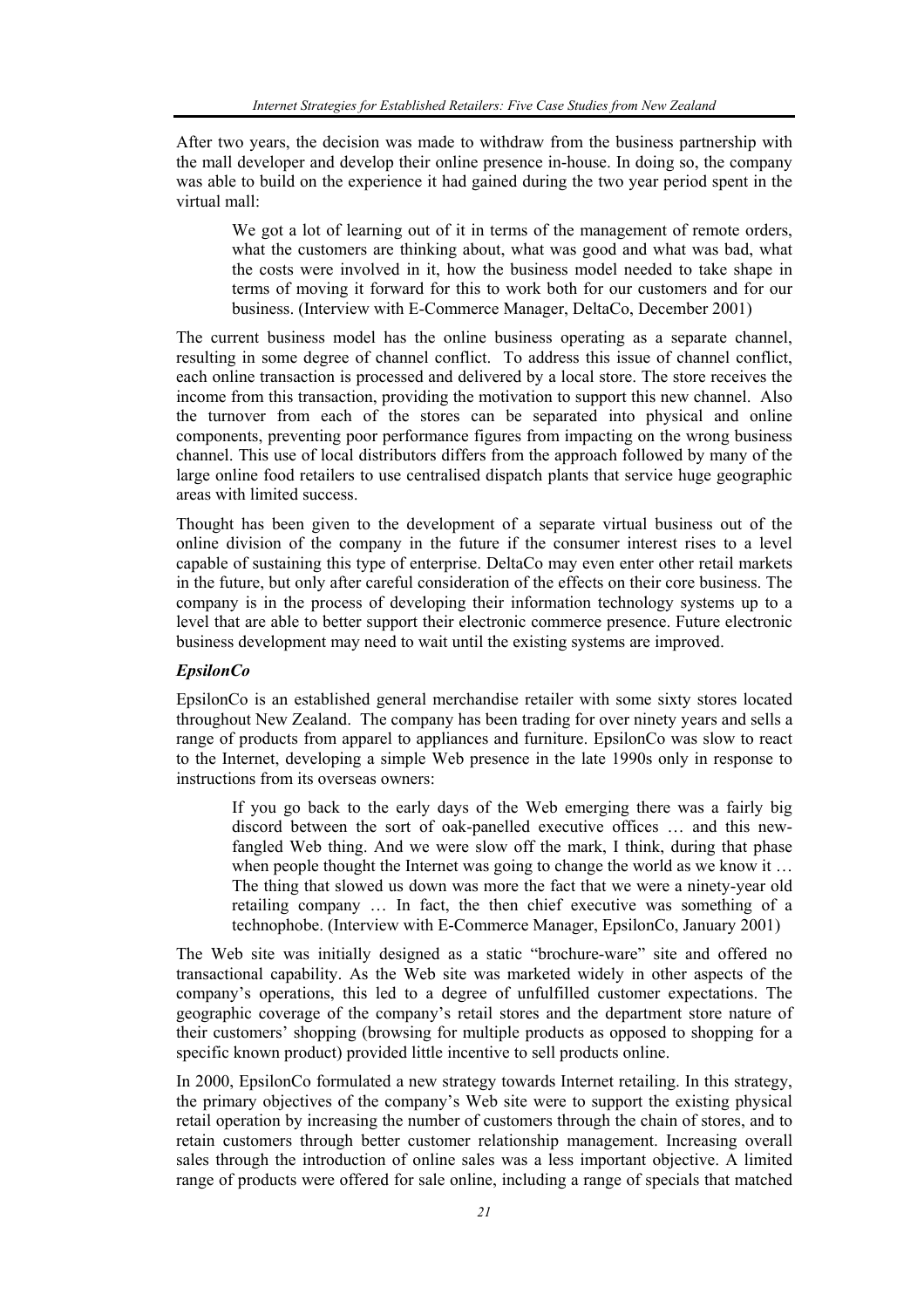those distributed in promotional mail-outs throughout the country. The number of product lines available has only recently increased from one hundred to six hundred.

The relatively small number of online sales use the same order fulfilment process as the company's phone-based mail-out sales, with goods being dispatched from local stores (if in stock) or shipped from elsewhere in the country. Control of the Web site has subsequently been brought in-house, and a content management system installed to allow dynamic changes to product availability and pricing to be made. Pricing is the same across all sales channels, as the main objective continues to be increasing customer traffic through the company's network of physical stores.

Internally imposed financial constraints limited the development of an Internet retailing channel within EpsilonCo. A conservative approach to the Internet, reinforced by much publicised Internet venture failures overseas, contributed to this situation. Return on investment is strongly emphasised within the company. Increased sales through the Web site would need to be generated, or the effectiveness of the Web site in increasing store sales demonstrated, before further investment is made available.

## **5. Discussion**

Five New Zealand companies were studied in order to gain an understanding of their development towards integrated electronic business. Analysis of the data from these companies highlighted a number of factors that were influential in their decision to develop an Internet retailing presence. Consistent with Elliot (2002), these factors included both drivers and inhibitors of the Internet ventures. The factors are summarised in Table 2.

| <b>Drivers</b>                                                         | <b>Inhibitors</b>                                          |  |
|------------------------------------------------------------------------|------------------------------------------------------------|--|
| 1. Overseas trends and firms $(A, G, D, E)$                            | 1. Consumer or market characteristics (A,D,E)              |  |
| 2. In-house technical expertise or technological<br>scanning $(B,G,D)$ | 2. Conservative approach to new technology<br>(A, B, E)    |  |
| 3. Parent company directive or support $(D,E)$                         | 3. Perceived risk of new technological<br>development(D,G) |  |
| 4. Approach by third-party provider (B,D)                              | 4. Published Internet retailing failures (B,E)             |  |
| 5. Leveraging existing brand (B,E)                                     | 5. Lack of in-house technical expertise (A,E)              |  |
| 6. Acquiring Web-based operation (A)                                   | 6. Inadequate IT infrastructure (A,D)                      |  |
| 7. Product characteristics (B)                                         | 7. Limitations of available technology (G)                 |  |
| 8. Customer perception or demand (B)                                   | 8. Channel conflict (D)                                    |  |
|                                                                        | 9. Capital constraints (E)                                 |  |

*Table 2: Factors Influencing Internet Adoption by Established Retailers* 

 $Key: A = AlphaCo, B = BetaCo, G = GammaCo, D = DeltaCo, E = EspilonCo$ 

The companies studied tended to be followers, rather than leaders, in Internet retailing. The example of overseas companies who pioneered or led Internet retailing in their particular sector was a major influence in four of the companies studied. For example, the decision of grocery retailer DeltaCo to attempt Internet retailing was influenced by early developments in the US such as PeaPod, EpsilonCo and GammaCo were very aware of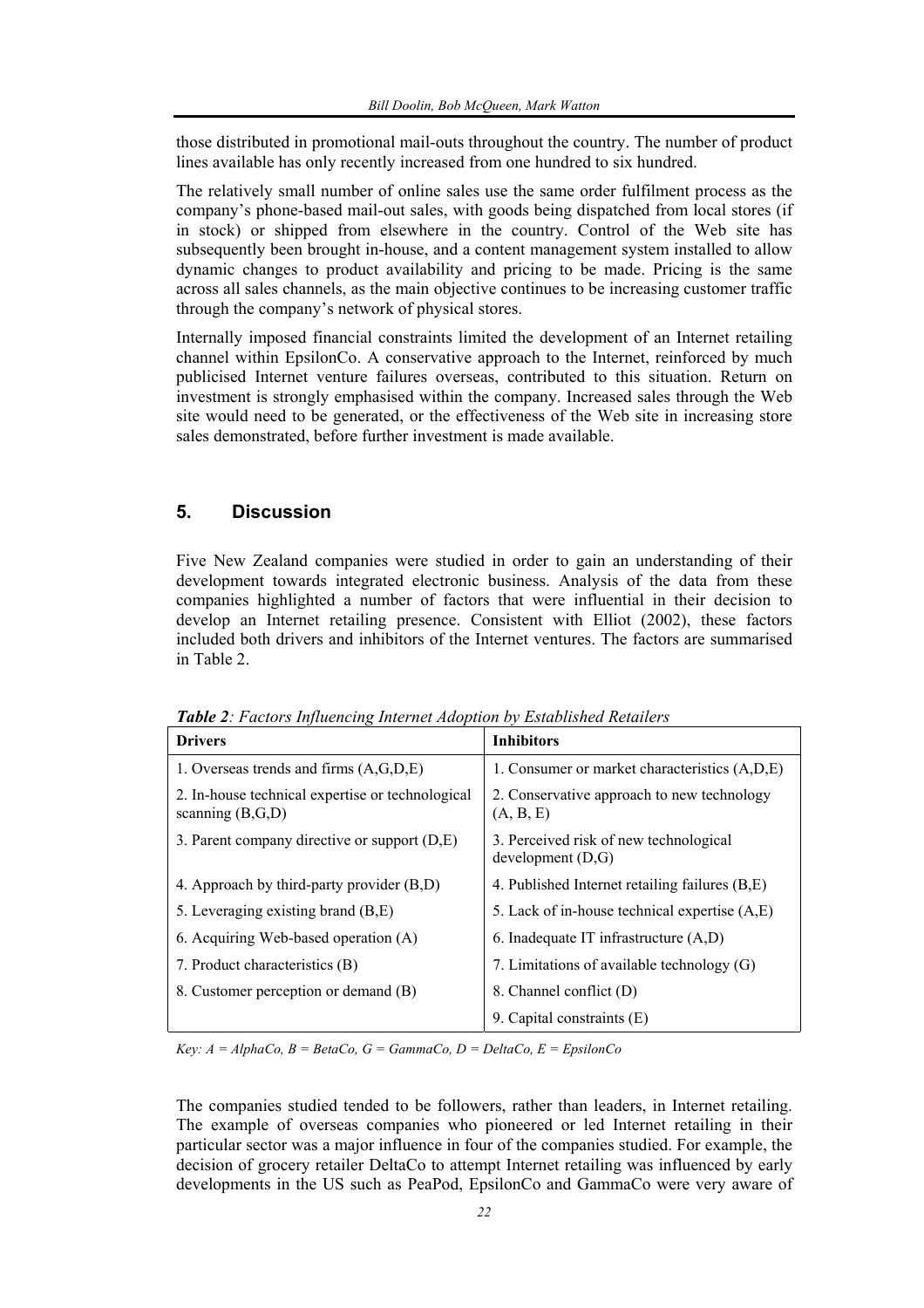WalMart's Internet operations, while AlphaCo closely followed the progress of large US catalogue retailer, Land's End.

The presence of in-house technical expertise or active scanning of the environment for new technological opportunities was another important factor facilitating the development of an online retailing capability in half of the companies studied (BetaCo, GammaCo, DeltaCo). For instance, the existence of staff within BetaCo who had "played around with the Internet way back" meant that the company had a "good feel or technical understanding of what the internet could be used for" (Interview with Chief Information Officer, BetaCo, September 2001).

Other drivers included the support (DeltaCo) or direction (EpsilonCo) of a parent company, the unsolicited availability of a third-party provider as a partner in developing an Internet retailing channel (BetaCo, DeltaCo), the acquisition of a Web-based operation overseas (AlphaCo), and the opportunity to leverage a brand that was well-established in more traditional sales channels (BetaCo, EpsilonCo). For consumer electronics retailer, BetaCo, the information-intensive nature of their technical products and customer demand for online purchasing were additional important drivers in moving online. Also influential was the "need to be seen to be leading in technology":

We are a technical company, and we understand that in the market perspective people see us as technical, and therefore expect a level of technical awareness. (Interview with Chief Information Officer, BetaCo, September 2001)

Technology was a major inhibitor or barrier that needed to be overcome by the companies in the study in moving online. For example, a lack of in-house technical expertise was important influence in delaying the development of an online retailing capability in AlphaCo and EpsilonCo. Similarly, the limitations of the existing information technology infrastructure inhibited Internet retailing in DeltaCo and in AlphaCo. The need to integrate the Web site with backend systems in order to reflect changes in product lines, prices and availability was an important constraint in the case of AlphaCo:

Web development ... [and] the maintenance of that is outsourced. At the moment we just could not handle it … We are building up in-house knowledge of the system at the present, although we are not actually doing the work ourselves. We are following [technology as it moves along]. We probably don't want to be on the edge, mainly because our backend is a legacy system and it does limit us to what we can do. (Interview with Chief Information Officer, AlphaCo, December 2001)

A number of factors inhibiting Internet channel development were associated with attitudes towards new technology. Data collected from two of the companies studied (DeltaCo, GammaCo) suggested that the perceived risk associated with developing new technological applications was a significant barrier to participating in Internet retailing. Company management of AlphaCo, BetaCo and EpsilonCo apparently had a conservative approach to adopting new technology. The Chief Information Officer of BetaCo further suggested that the dot com "crash" meant that a more cautious analysis of the potential benefits from electronic commerce initiatives was required in the company. Similarly, any Internet sales channel in EpsilonCo needed to prove its viability before significant resources would be invested.

The characteristics of a company's target market were important inhibitors in three of the companies studied. Grocery retailer, DeltaCo, was constrained by the small New Zealand market, while AlphaCo felt that the relatively low percentage of its target consumers who were online shoppers limited the growth of its Internet sales channel. A focus on domestic customers, the relatively small number of customers who could not access a company store, and the type of shopping those customers performed, discouraged development of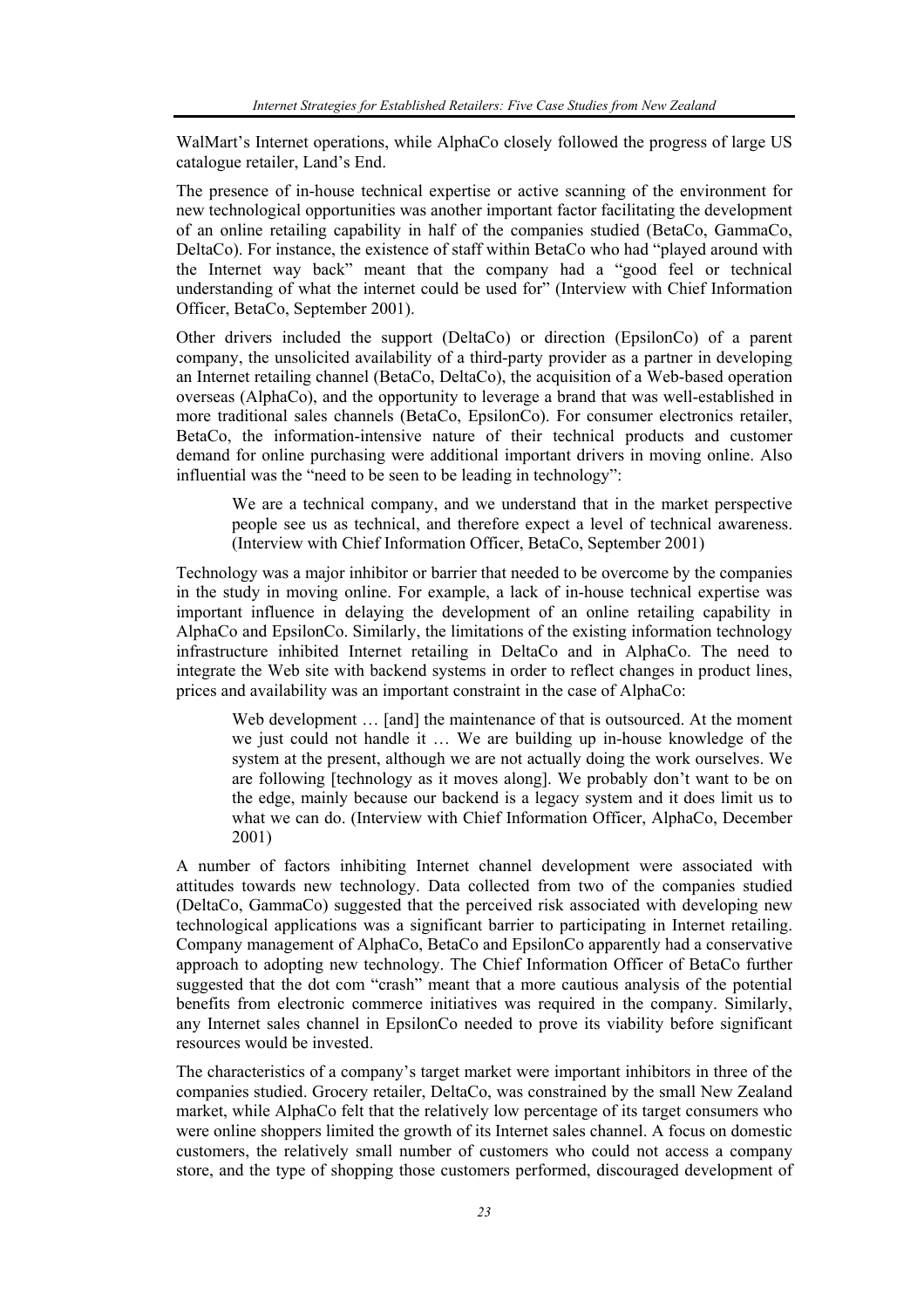an Internet retailing channel for EpsilonCo. Other barriers or inhibitors reported in the study included the limitations of the technology available at the time (GammaCo) and the risk of channel conflict (DeltaCo).

The principal objective of this study was to develop a framework for categorising how established retail companies are adopting Internet technologies. Based on the findings presented earlier, a simple two-dimensional framework can be constructed. One dimension is related the degree of Internet channel integration involved in the Internet retailing strategy adopted. Three major approaches to channel management were identified from the case studies: (1) the use of the Internet as a marketing channel to support and reinforce existing traditional sales channels; (2) the separate development of an Internet-based sales channel, recognising the different competencies required for Internet retailing or to exploit a different product; and (3) the integration of Internet-based sales into the existing retail operation, providing customers with a seamless retail storefront that enables them to move from one channel to another.

The second dimension relates to the degree of business transformation involved in the Internet retailing strategy adopted. Again, three major approaches were identified: (1) evolutionary change, in which the company takes a conservative approach to the Internet, largely in response to changes in technology or customer requirements; (2) an experimental strategy, in which the company deliberately chooses to adopt a less cautious approach, but one constrained by product range or business unit, in order to learn by experience; and (3) revolutionary change, in which the company undergoes a more radical transformation of business processes or even business scope (cf. Venkatraman, 1994).

The resultant framework is shown in Figure 1. Each of the five established retailing companies studied is shown in the appropriate part of the framework corresponding to its Internet retailing strategy. The findings from the case studies suggest that a company can reposition its Internet retailing strategy over time. This is shown in Figure 1 using broad arrows.



*Degree of Internet channel integration*

*Figure 1: Categorising Internet Strategies for Established Retailers*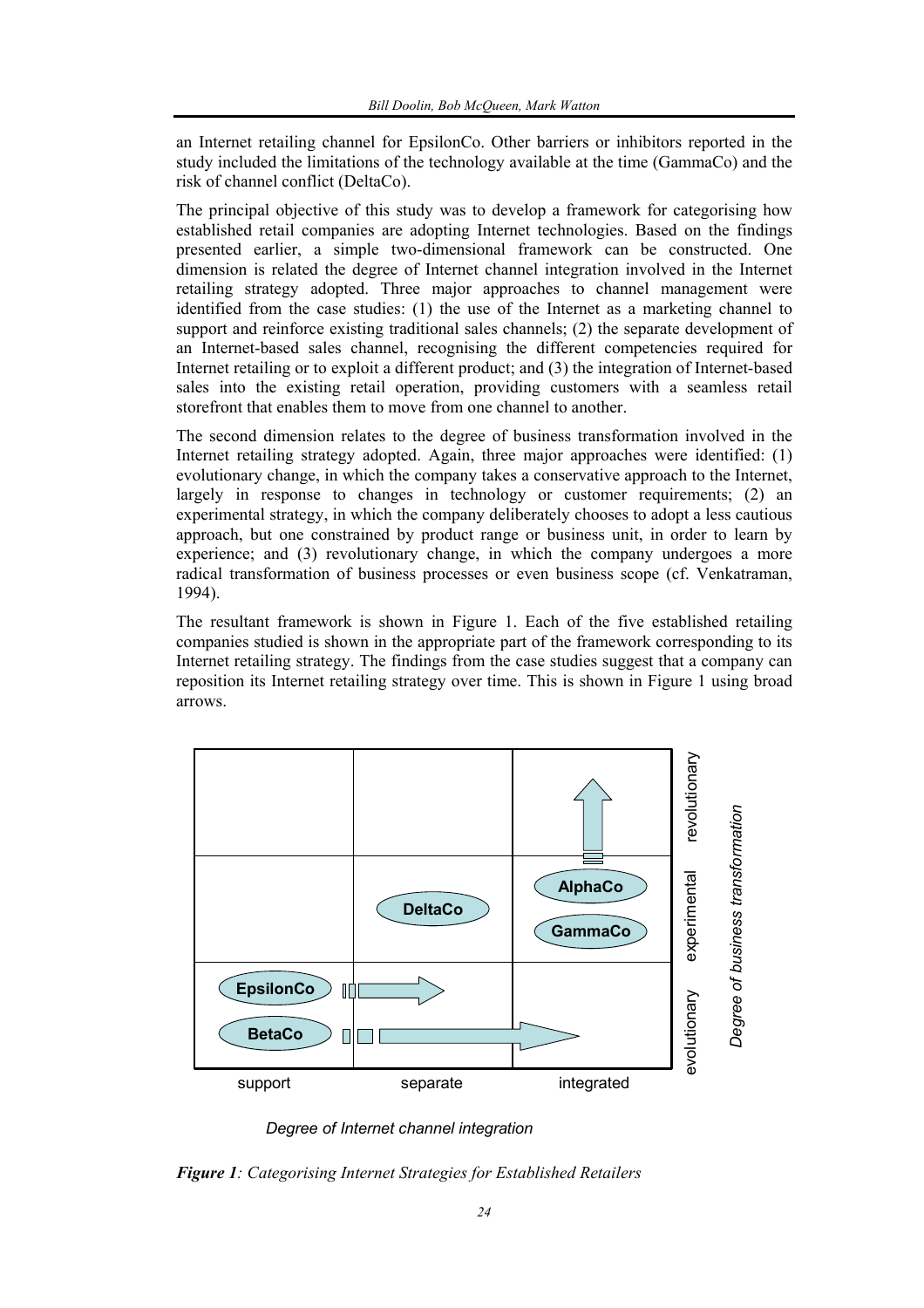For example, BetaCo continued its evolutionary approach to the Internet, building on its initial support role for the Internet channel to include online sales in an integrated retail business strategy. EpsilonCo followed a similar path, but with online sales essentially forming a separate channel in relation to the company's physical stores. By comparison, AlphaCo initially adopted an experimental strategy towards the Internet, although always treating online sales as just one of its many sales channels. McKay et al. (2000) suggest that for a company to reach electronic business maturity it must ensure that its Internet commerce development keeps pace with its information technology infrastructure development. AlphaCo found that they had developed as far as their existing infrastructure was able to take them, and that further development required a more revolutionary strategy to re-engineer their information and business systems.

It is important to note that the framework depicted in Figure 1 is not intended to imply a sequence of stages that a company must pass through to reach a given endpoint. Rather, the various areas of the framework offer a range of possibilities or phases (cf. Chau and Turner, 2002) that a company may inhabit at any one time.

It is interesting to speculate on the possible relationship between the factors identified in Table 2 and the type of Internet strategy adopted by the retailers in this study. For example, did the desire to leverage their existing brands encourage BetaCo and EpsilonCo to follow an evolutionary strategy towards the Internet, based initially on supporting their traditional retailing operations? Was this incremental approach also a reaction to the various Internet venture failures publicised in the media? However, such questions fall outside the scope of this study. They require a larger-scale empirical survey of retailers and their motivations for moving online. This study was exploratory in nature, and sought to highlight potential factors for further research and to develop an empirically-derived framework of Internet retailing strategies.

# **6. Conclusion**

As Elliot (2002) observes, success in Internet retailing requires a complex interaction between various organisational, environmental, technical and market-related factors. This study has highlighted a number of factors that may influence how an established retailer responds to the Internet. Important drivers for developing an Internet retailing operation are likely to be the example set by Internet pioneers or leaders, a good understanding of Internet technologies, and the support or opportunity offered by a parent company or potential partner.

In contrast, if a company's management is cautious about investing in new technology, or if the necessary technical expertise or infrastructure is not present, Internet sales channel development is likely to be inhibited. In addition, as DeKare-Silver (2000) notes, the tendency for target consumers to be Internet shoppers is an important consideration for an established retailer contemplating moving online.

The framework developed from this study offers a simple, but useful tool for describing the Internet retailing strategies followed by established retailers as they come to terms with the implications of the Internet. The framework also offers a useful way for retailers contemplating the move online to explore possible strategies for doing so. Further research is needed to confirm the utility of the framework through its application to other companies and in other geographic contexts. Longitudinal case studies are particularly important if we are to observe the way that retail companies adapt and change their strategies to the dynamic environment of electronic business.